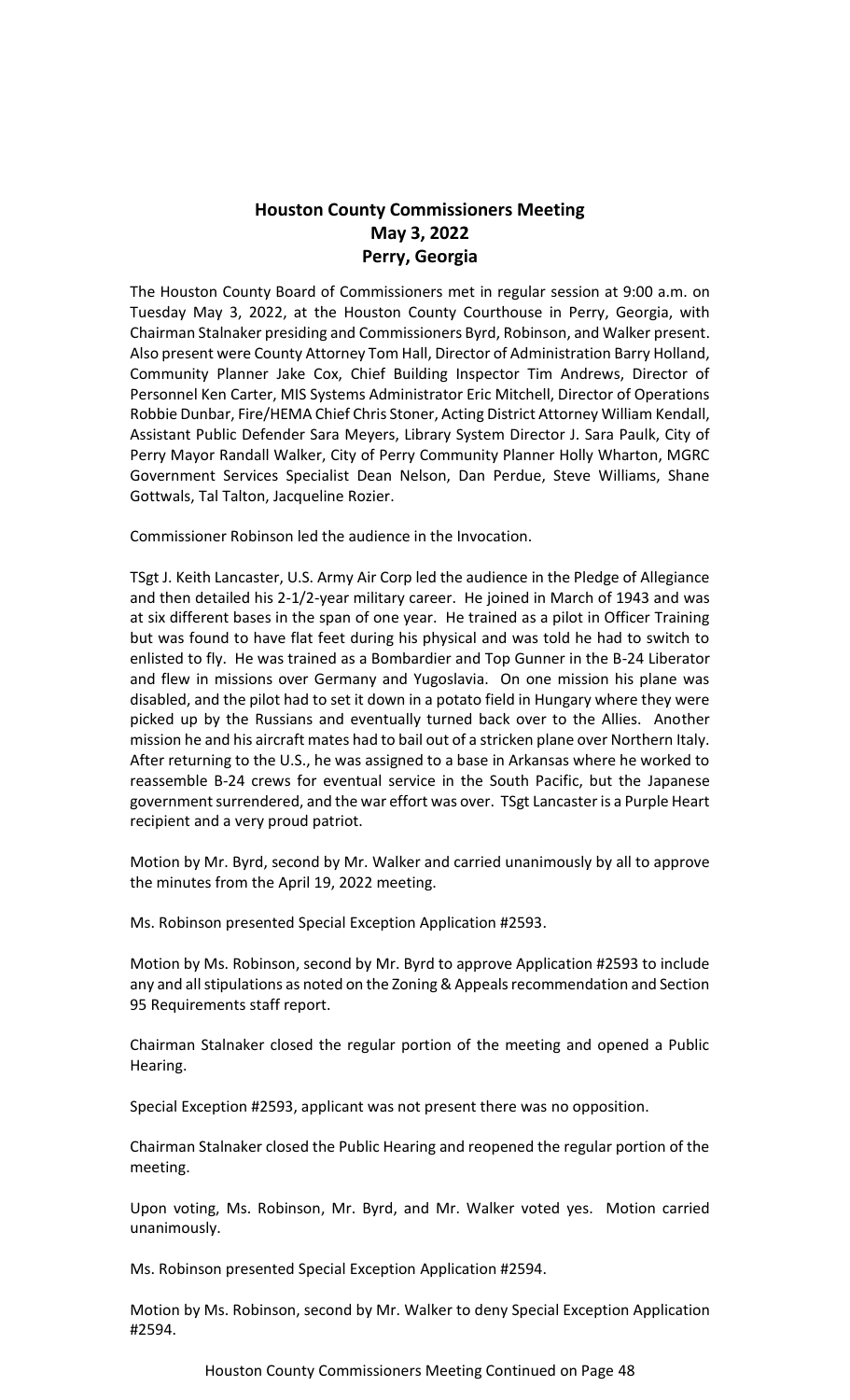Chairman Stalnaker closed the regular portion of the meeting and opened a Public Hearing.

Special Exception #2594, applicant was not present as application is recommended for denial.

Chairman Stalnaker closed the Public Hearing and reopened the regular portion of the meeting.

Upon voting, Ms. Robinson, Mr. Walker, and Mr. Byrd voted for denial. Motion carried unanimously.

Chief Building Inspector Tim Andrews presented Special Exception Applications #2606 thru #2610.

Chairman Stalnaker closed the regular portion of the meeting and opened a Public Hearing.

Special Exception #2606, applicant was present, there was no opposition. Special Exception #2607, applicant was present, there was no opposition. Special Exception #2608, applicant was present, there was no opposition. Special Exception #2609, applicant was present, there was no opposition. Special Exception #2610, applicant was present, there was no opposition.

Chairman Stalnaker closed the Public Hearing and reopened the regular portion of the meeting.

Motion by Ms. Robinson, second by Mr. Byrd and carried unanimously by all to approve the presented applications to include any and all stipulations as noted on the Zoning & Appeals recommendation and Section 95 Requirements staff report.

Mr. Andrews advised all applicants on the next step in the process which would be obtaining their business licenses through the Commissioner's office.

County Attorney Tom Hall made a blanket statement for the benefit of all applicants for Special Exceptions for home occupations that even if the Board of Commissioners approves an application, neighborhood covenants may still impose certain restrictions upon or against home occupation businesses. These restrictive covenants are superior to any action taken by the Board of Commissioners. The actions taken by the Board will not change any provision within the covenant that prohibits any commercial or business activity.

Ms. Robinson presented a request for approval of the emergency purchase ratification of a server with storage array and storage expansion for use in the Sheriff's Department.

Motion by Ms. Robinson, second by Mr. Walker and carried unanimously by all to approve the purchase of one PowerEdge R650XS server with storage array and storage expansion enclosures for use in the Sheriff's Department from Dell Technologies in the total amount of \$91,102.51.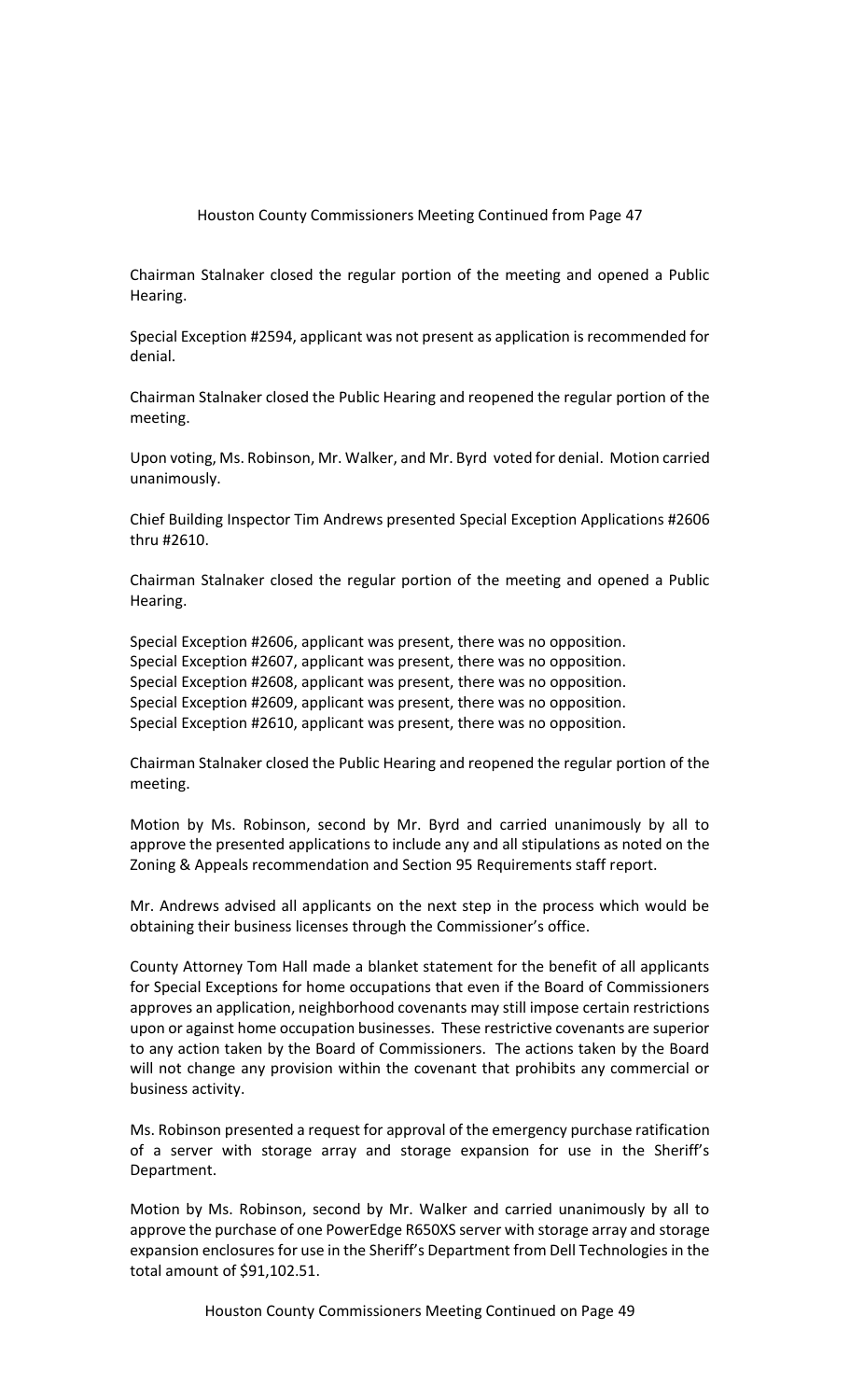Ms. Robinson presented a request for the purchase of a Chevy Tahoe for use in the District Attorney's Office.

Motion by Ms. Robinson, second by Mr. Byrd and carried unanimously by all to approve the purchase of one new 2022 Chevrolet Tahoe PPV for use in the District Attorney's office from Brannen Motor Company of Perry in the amount of \$38,000. This vehicle purchase will be reimbursed 100% from DA Forfeiture Funds.

Ms. Robinson presented a request to fill the Public Defender's position that will become vacant upon Claudia Meier's retirement.

Motion by Ms. Robinson, second by Mr. Walker and carried unanimously by all to approve the hiring of Sara Meyers to fill the soon to be vacant Public Defender position at a Grade 36-G effective May 16, 2022.

Chairman Stalnaker recognized and congratulated Ms. Meyers.

Ms. Meyers stated that she is a 2004 graduate of Mercer University and a lifelong public defender having spent time working in the Toombs Circuit outside of Augusta and then coming to Houston County in 2016. She remarked that she is excited for the opportunity and thanked the Chairman and the Board for their confidence in her.

Chairman Stalnaker stated that the review panel, comprising all three superior court judges, himself, and Commissioner Robinson, had multiple qualified candidates with Ms. Meyers being the selected individual. Each of the Commissioners congratulated Ms. Meyers on her appointment.

Mr. Walker presented a request to fill the vacant ADA position in the District Attorney's office.

Motion by Mr. Walker, second by Ms. Robinson and carried unanimously by all to approve hiring Ryan English to fill the vacant Assistant District Attorney position at a Grade 27-E effective May 4, 2022.

Chairman Stalnaker recognized Acting District Attorney Kendall and expressed appreciation for the relationship between the DA's office, the courts, law enforcement, and the Board of Commissioners. Each Commissioner likewise thanked Mr. Kendall.

Mr. Kendall congratulated Ms. Meyers on her appointment as Public Defender and remarked that he looks forward to working together. He thanked the selection committee for their diligence. He complimented Mr. English stating that he will represent the County well and knows how to prosecute cases.

Mr. Walker presented an amendment to the Personnel Manual to update the policy concerning the use of accrued annual and sick leave due to an Administrative Guidance issued by the U.S Department of Labor.

Motion by Mr. Walker, second by Mr. Byrd and carried unanimously by all to approve an amendment to the Houston County Personnel Manual (Article VIII-Time Off, Section 11-C) as outlined in a memorandum from Personnel Director Ken Carter dated April 20, 2022.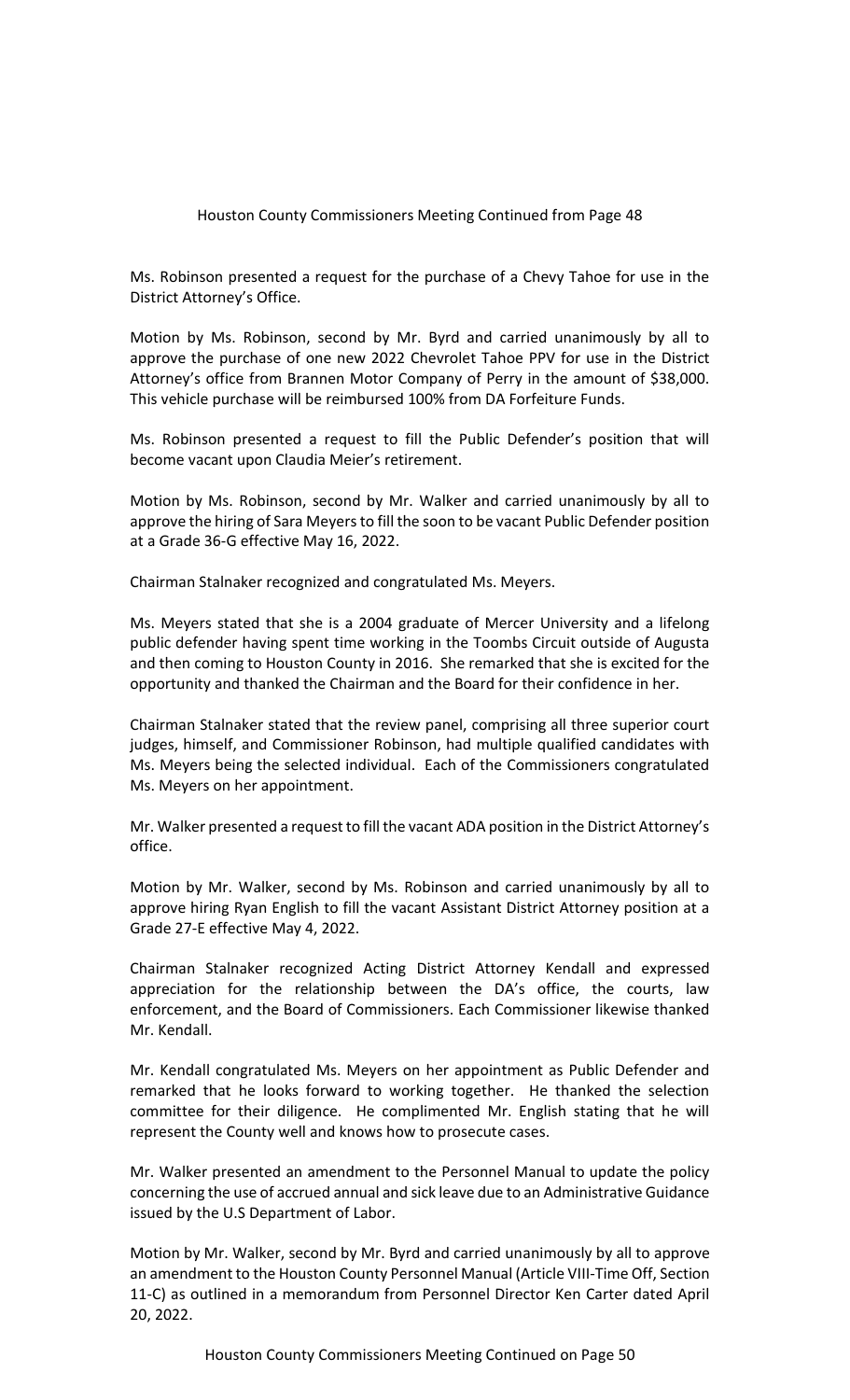Mr. Walker presented a request to enter into a professional services agreement for storm water repairs at three different locations.

Motion by Mr. Walker, second by Ms. Robinson and carried unanimously by all to approve the Engineering Department entering into a professional service agreement with Enviro Trenchless, LLC of Warner Robins for centrifugally cast concrete pipe rehabilitation repair services at 398 Henson Road, 428 Arena Road and 103 Blue Ridge Lane for a total cost of \$24,700.

Mr. Walker presented a request for a temporary allowance under the Houston County Stormwater Design Manual due to a supply chain disruption.

Motion by Mr. Walker, second by Mr. Byrd and carried unanimously by all to approve a temporary allowance under the Houston County Stormwater Design Manual (Section 3.1.1) for the use and installation of polypropylene pipe as a replacement for reinforced concrete pipe under roadways. Houston County Engineering staff will reevaluate after six months to determine a continuance of this temporary allowance.

Chairman Stalnaker asked Mr. Dunbar to circle back somewhere close to the fifth month to reevaluate the availability of the pipe and to make a recommendation to the Board then whether to extend or discontinue the approved allowance.

Mr. Byrd presented a request for approval of a change order on the existing LMIG project in regards to Gilbert Road and Firetower Road.

Motion by Mr. Byrd, second by Ms. Robinson and carried unanimously by all to approve Change Order #1 with Reames and Sons Construction Company, Inc. on the 2022 Houston County Local Maintenance and Improvement Grant (LMIG) project amending the original contract price of \$1,232,864.47 by \$684,239.26 for a new contract total of \$1,917,103.73. There is no increase in contract time. This additional work will be funded by SPLOST funds.

Mr. Byrd presented a request for approval of a price increase on a purchase of a dump truck approved at the March 1, 2022 Board of Commissioners meeting.

Motion by Mr. Byrd, second by Mr. Walker and carried unanimously by all to approve an additional pricing surcharge of \$3,800 to be added to the approved unit cost of \$89,720 for a total amended cost of \$93,520 to the 2023 Freightliner M 2106 with 10 foot Godwin Body for use in the Roads Department from Middle Georgia Freightliner of Macon. SPLOST 2012 funds will cover the additional cost.

Chairman Stalnaker explained the necessity of this pricing surcharge relative to the nationwide supply chain issues. This would not be the norm, but the County has no better recourse than to pay the surcharge because cancelling the order will only put delivery further behind.

Mr. Byrd presented a request from the City of Perry to amend the Service Delivery Strategy agreement.

Motion by Mr. Byrd, second by Mr. Walker and carried unanimously by all to approve Chairman Stalnaker signing the resolution and certification page (SDS Form 4) amending the Houston County Service Delivery Strategy (SDS) agreement to modify the sewerage collection and sewerage treatment boundaries for the City of Perry; and to reflect the name change of Jointly Owned Natural Gas to MidState Energy Commission.

Houston County Commissioners Meeting Continued on Page 51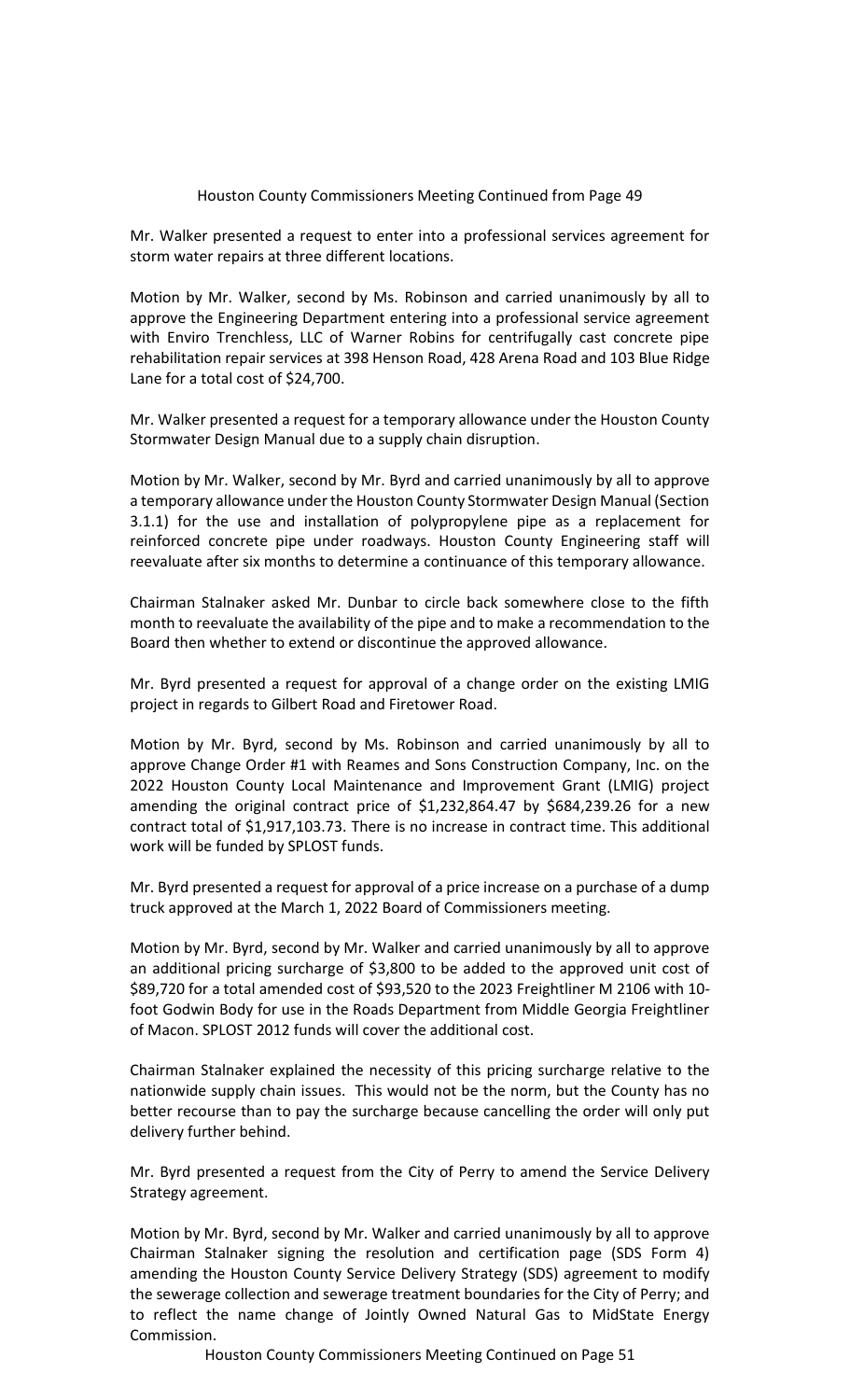Chairman Stalnaker recognized Mayor Randall Walker who stated that this amendment to the SDS came about in conjunction with a rework of Perry's long-term strategic plan for future growth. It is not likely that the city would expand services into this area in the next ten to fifteen years. These expansion efforts would be focused to the East instead.

Chairman Stalnaker expressed his appreciation for the level of cooperation exhibited between the City of Perry and Houston County. There is a lot of activity in the South end of the County including new industry.

Mayor Walker thanked the Chairman and the Board for their cooperation and consideration concerning Perry's planned new wastewater treatment plant in the eastern part of the County.

Each Board member thanked Mayor Walker in turn.

Mr. Byrd presented a request to enter into a professional services agreement for the proposed new Bonaire Fire Station and for the State Court / Annex Building Renovations projects.

Motion by Mr. Byrd, second by Ms. Robinson and carried unanimously by all to approve Chairman Stalnaker signing professional services agreements with SP Design Group of Macon for design services for the proposed new Fire Station #2 (Bonaire) project at an estimated \$195,000 (6.5% of the total construction costs estimated to be \$3,000,000); and for the proposed renovation project at the Houston County State Court and Annex buildings at an estimated \$260,000 (6.5% of the total construction costs estimated to be \$4,000,000).

Mr. Byrd presented a request for approval of a change order on the State Court Expansion Project.

Motion by Mr. Byrd, second by Mr. Walker and carried unanimously by all to approve Chairman Stalnaker signing Change Order #4 with ICB Construction Group of Macon adding the construction of a new mechanical equipment screen wall to the State Court Expansion project. This change order adds \$187,743.53 to the current contract price of \$19,287,647 bringing the amended contract price to \$19,475,390.53.

Motion by Mr. Byrd, second by Ms. Robinson and carried unanimously by all to approve the payment of the bills totaling \$3,730,072.77.

Chairman Stalnaker closed the regular portion of the meeting and opened Public Comments.

J. Sara Paulk, Houston County Library System Director, presented the Board with information on their upcoming Summer Vacation Reading Program for children remarking that patronage at all three branches has picked up in numbers post peak COVID activity.

Chairman Stalnaker remarked that the library system was a great service to our community and thanked Ms. Paulk and her staff for their efforts. Each Board member thanked Ms. Paulk for her leadership as well.